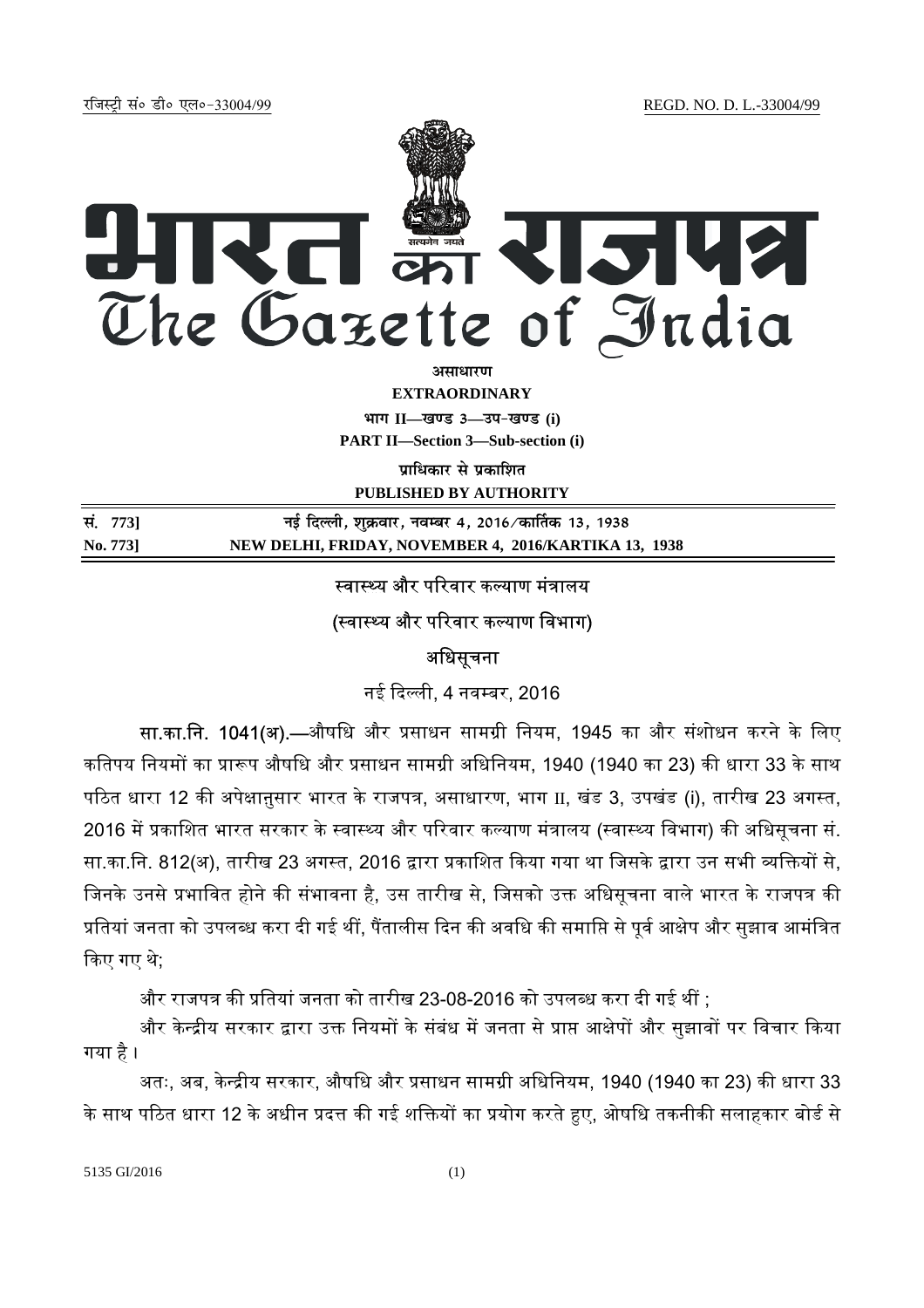परामर्श करने के पश्चात्, औषधि और प्रसाधन सामग्री नियम, 1945 का और संशोधन करने के लिए निम्नलिखित नियम बनाती है, अर्थात:-

1. (1) इन नियमों का संक्षिप्त नाम औषधि और प्रसाधन सामग्री (सातवां संशोधन) नियम, 2016 है ।

(2) ये राजपत्र में प्रकाशन की तारीख को प्रवृत्त होंगे ।

2. औषधि और प्रसाधन सामग्री नियम, 1945 की अनुसूची म के पशु विषविज्ञान (गैर नैदानिक विषाक्तता अध्ययन) से संबंधित परिशिष्ट 3 के पैरा 1 के स्थानीय विषाक्तता से संबंधित उपपैरा 1.4 में,—

(अ) चर्म विषाक्तता अध्ययन से संबंधित टिप्पण (i) में. "परीक्षण पदार्थ की नैदानिक मात्रा प्रतिदिन उनके अंग (चर्म) पर लगाई जानी चाहिए" शब्दों और कोष्ठकों के स्थान पर "आर्थिक विकास और सहयोग संगठन (आ.वि.स.सं.) में दिए गए दिशानिर्देंशों के अनुसार आरंभिक विषाक्तता अध्ययन गैर पशु आनुकल्पी परीक्षण किया जाएगा", शब्द और कोष्ठक रखे जाएंगे;

(आ) नेत्र विषाक्तता अध्ययन (नैत्रिक बिंदपात के लिए बनाए गए उत्पादों के लिए) से संबंधित टिप्पण (vi) में, "पुनरूजीवन समूह को सम्मिलित करने की आवश्यकता" शब्दों के पश्चात् "आर्थिक विकास और सहयोग संगठन (आ.वि.स.सं.) में दिए गए दिशानिर्देंशों के अनुसार ऐसे आरंभिक विषाक्तता अध्ययन, गैर पशु आनुकल्पी परीक्षण किया जाएगा ।" शब्द अन्त:स्थापित किए जाएंगे।

[फा. सं. एक्स 11014/7/2016-डी.एफ.क्यु.सी.]

कन्दन लाल शर्मा, संयुक्त सचिव

टिप्पण - मूल नियम, भारत के राजपत्र में अधिसूचना सं. एफ.28-10/45-एच(1), तारीख 21 दिसम्बर, 1945 द्वारा प्रकाशित किए गए थे और उनमें अंतिम संशोधन अधिसूचना सं. सा.का.नि. 897(अ) तारीख 21.09.2016 द्वारा किया गया था ।

# **MINISTRY OF HEALTH AND FAMILY WELFARE (Department of Health and Family Welfare)**

### **NOTIFICATION**

New Delhi, the 4th November, 2016

**G.S.R.1041(E).—** Whereas a draft of certain rules further to amend the Drugs and Cosmetics Rules, 1945, was published, as required by section 12 read with section 33 of the Drugs and Cosmetics Act, 1940 (23 of 1940), *vide* notification of the Government of India in the Ministry of Health and Family Welfare (Department of Health), number G.S.R. 812(E), dated the  $23<sup>rd</sup>$  August, 2016, published in the Gazette of India, Extraordinary, Part II, Section 3, sub-section (i), dated the 23<sup>rd</sup> August, 2016, inviting objections and suggestions from all persons likely to be affected thereby before the expiry of a period of forty five days from the date on which the copies of the Official Gazette containing the said notification were made available to the public;

And whereas copies of the Gazette were made available to the public on 23.08.2016;

And, whereas, objections and suggestions received from the public on the said rules have been considered by the Central Government;